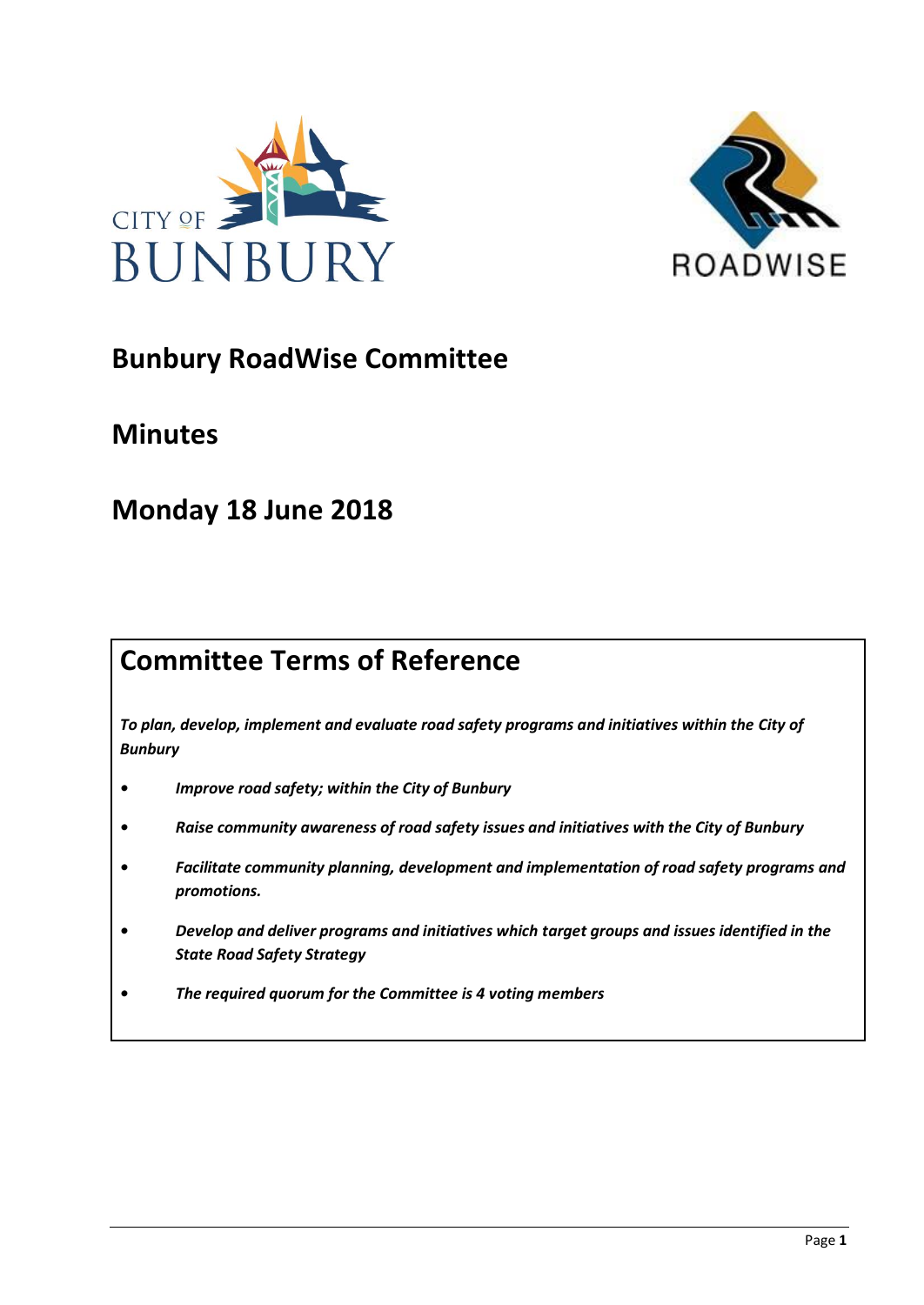Table of Contents

| Item No   |      | Subject | Page No |  |
|-----------|------|---------|---------|--|
| 1.        |      |         |         |  |
| 2.        |      |         |         |  |
| 3.        |      |         |         |  |
| <u>4.</u> |      |         |         |  |
|           | 4.1  |         |         |  |
|           | 4.2  |         |         |  |
| 5.        |      |         |         |  |
| <u>6.</u> |      |         |         |  |
| <u>7.</u> |      |         |         |  |
| <u>8.</u> |      |         |         |  |
|           | 8.1  |         |         |  |
|           | 8.2  |         |         |  |
|           | 8.3  |         |         |  |
| 9.        |      |         |         |  |
| 10.       |      |         |         |  |
|           | 10.1 |         |         |  |
|           | 10.2 |         |         |  |
|           |      |         |         |  |
|           | 12.1 |         |         |  |
|           | 12.2 |         |         |  |
| 13.       |      |         |         |  |
| 14.       |      |         |         |  |
| 15.       |      |         |         |  |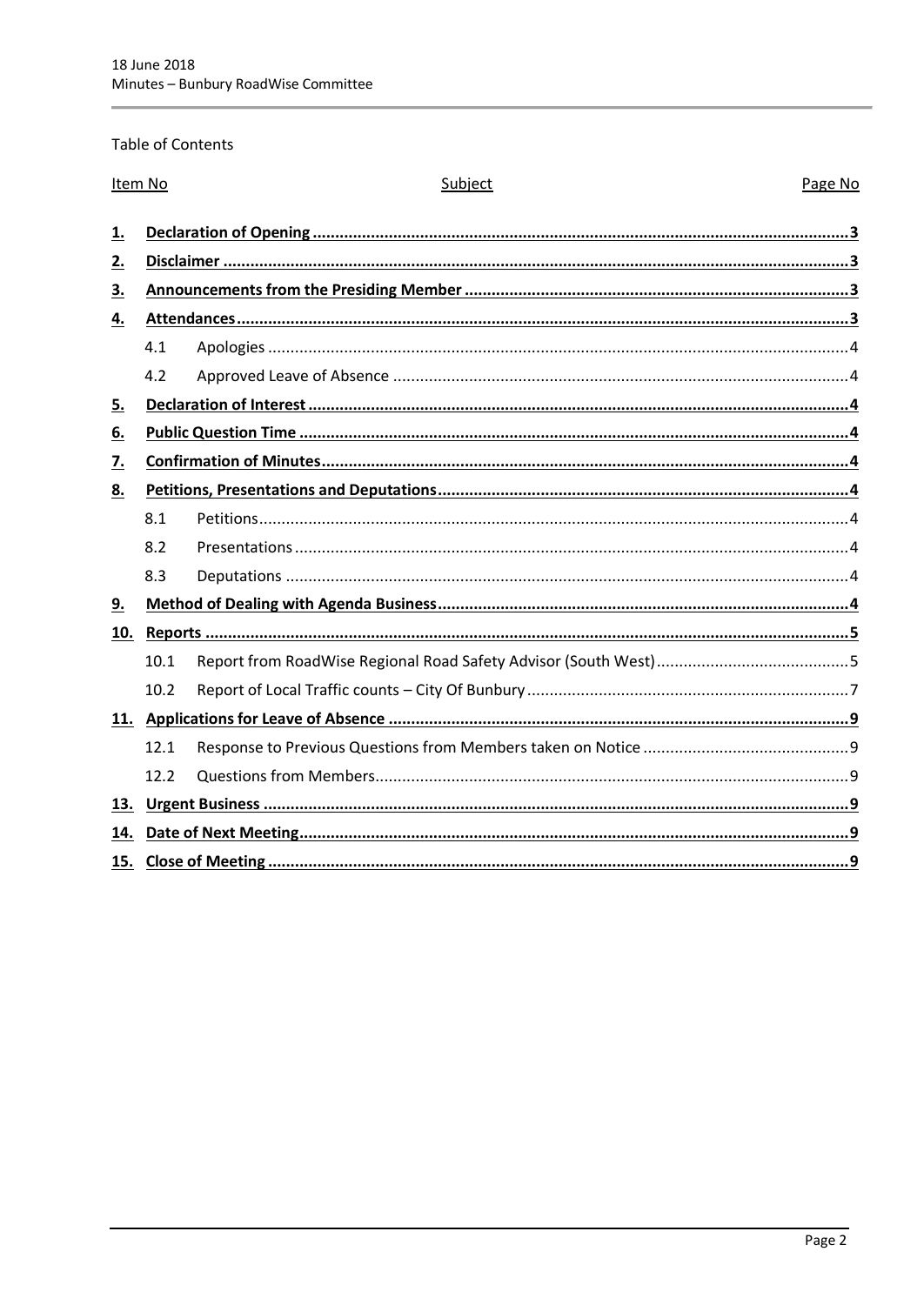## **Bunbury RoadWise Committee Minutes**

**Monday 18 June 2018**

Members of the public to note that recommendations made by this committee are not final and will be subject to adoption (or otherwise) at a future meeting of the Bunbury City Council.

## <span id="page-2-0"></span>**1. Declaration of Opening**

The Presiding Member declared the meeting open at 10:00am.

## <span id="page-2-1"></span>**2. Disclaimer**

Not applicable to this committee.

## <span id="page-2-2"></span>**3. Announcements from the Presiding Member**

Nil

## <span id="page-2-3"></span>**4. Attendances**

*Committee Members:*

| <b>Member Name</b>      | <b>Representing</b>        |
|-------------------------|----------------------------|
| Cr Karen Steele         | City of Bunbury Councillor |
| Nathan Locke            | <b>Community Member</b>    |
| <b>Brad Brooksby</b>    | <b>Community Member</b>    |
| John Herbert            | Main Roads WA              |
| <b>Sgt Craig Clarke</b> | <b>Bunbury Police</b>      |
| Jacob Azzopardi         | <b>RAC</b>                 |

*Ex-officio Members (non-voting):*

| <b>Member Name</b> | Representing           |
|--------------------|------------------------|
| Shaun Millen       | Manager of Engineering |

#### *Support Staff:*

| <b>Name</b>                    | <b>Title</b>              |
|--------------------------------|---------------------------|
| Amanda Blunsdon (minute taker) | A/Team Leader Engineering |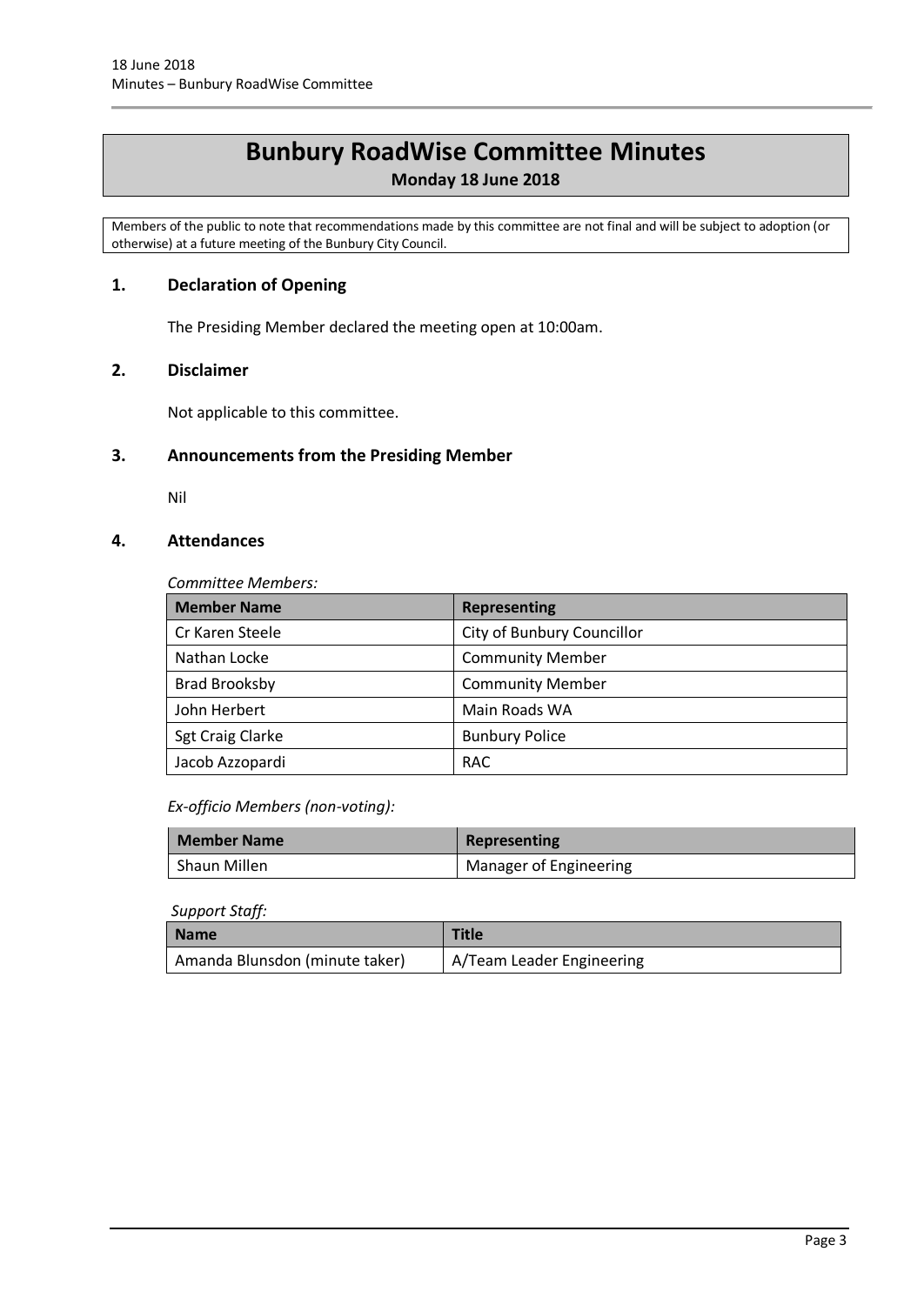## <span id="page-3-0"></span>**4.1 Apologies**

Lisa Gartrell - SDERA Peter Westgate – Department of Transport Peter Stewart – Department of Fire and Emergency Services Dianne Langford-Fisher - St John Ambulance Nicola Smith - Road Safety Advisor Tiffany Staples - Youth Driver Development Program

#### <span id="page-3-1"></span>**4.2 Approved Leave of Absence**

Nil

## <span id="page-3-2"></span>**5. Declaration of Interest**

IMPORTANT: Committee members to complete a "Disclosure of Interest" form for each item on the agenda in which they wish to disclose a financial/proximity/impartiality interest. They should give the form to the Presiding Member before the meeting commences. After the meeting, the form is to be forwarded to the Administration Services Section for inclusion in the Corporate Financial Disclosures Register.

## <span id="page-3-3"></span>**6. Public Question Time**

Not applicable

## <span id="page-3-4"></span>**7. Confirmation of Minutes**

Committee Decision: Moved Sgt Craig Clarke Seconded Cr Karen Steele

The minutes of the Bunbury RoadWise Committee Meeting held on 9 April 2018, are confirmed as a true and accurate record.

CARRIED 6 Votes 'for' / Nil votes 'against'

#### <span id="page-3-6"></span><span id="page-3-5"></span>**8. Petitions, Presentations and Deputations**

**8.1 Petitions**

Nil

<span id="page-3-7"></span>**8.2 Presentations**

Nil

<span id="page-3-8"></span>**8.3 Deputations**

Nil

## <span id="page-3-9"></span>**9. Method of Dealing with Agenda Business**

Items were dealt with in the order they appear.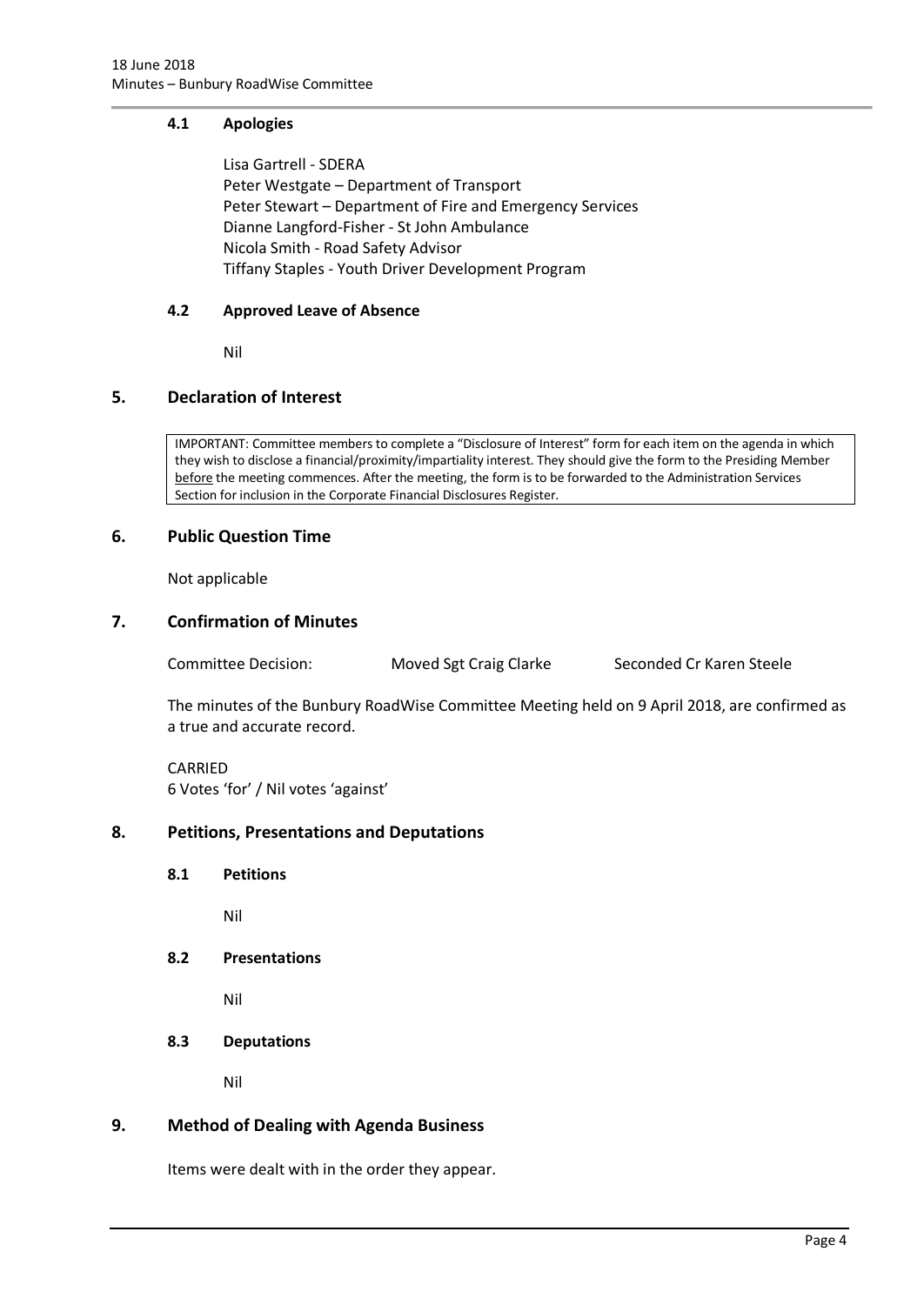## <span id="page-4-0"></span>**10. Reports**

#### <span id="page-4-1"></span>**10.1 Report from RoadWise Regional Road Safety Advisor (South West)**

| <b>File Ref:</b>            | A04616                                                           |   |                             |
|-----------------------------|------------------------------------------------------------------|---|-----------------------------|
| <b>Applicant/Proponent:</b> | Nicola Smith, RoadWise Regional Road Safety Advisor (South West) |   |                             |
| <b>Responsible Officer:</b> | Amanda Blunsdon, Acting Engineering Team Leader                  |   |                             |
| <b>Responsible Manager:</b> | Shaun Millen, Manager Engineering and Civil Operations           |   |                             |
| Executive:                  | Gavin Harris, Director Works and Services                        |   |                             |
| <b>Authority/Discretion</b> | Advocacy                                                         |   | Review                      |
|                             | Executive/Strategic                                              |   | Quasi-Judicial              |
|                             | Legislative                                                      | ⊠ | <b>Information Purposes</b> |
|                             |                                                                  |   |                             |
| <b>Attachments:</b>         | BRWC1 RoadWise Advisor Report SW Region May June 2018            |   |                             |

#### **Summary**

The RoadWise Regional Road Safety Advisor submits a monthly WALGA RoadWise report for the southwest as advice to the Bunbury RoadWise Committee.

#### **Executive Recommendation**

Bunbury Roadwise Committee notes the WALGA Roadwise report.

#### **Strategic Relevance**

| Theme 1       | Our Community and culture.                                             |
|---------------|------------------------------------------------------------------------|
| Goal          | A safe, healthy and cohesive community, with a rich cultural life, and |
|               | supportive social environment.                                         |
| Objective 1.1 | A community where people are safe and feel safe.                       |

#### **Background**

The WALGA Roadwise Southwest Region Report is provided as a summary of activities and campaign initiatives underway and ongoing across the southwest of the state. Additionally it reinforces the "Towards Zero" message and provides up to date statistics on fatalities across the state.

#### **Council Policy Compliance**

Not applicable

#### **Legislative Compliance**

Not applicable

#### **Officer Comments**

For the month April/May 2018 the WALGA Roadwise undertook the following campaigns across the Southwest:

- The Shift Youth Event;
- Grand Families Fun Day;
- Choose Your Ride Campaign; and
- National Road Safety Week.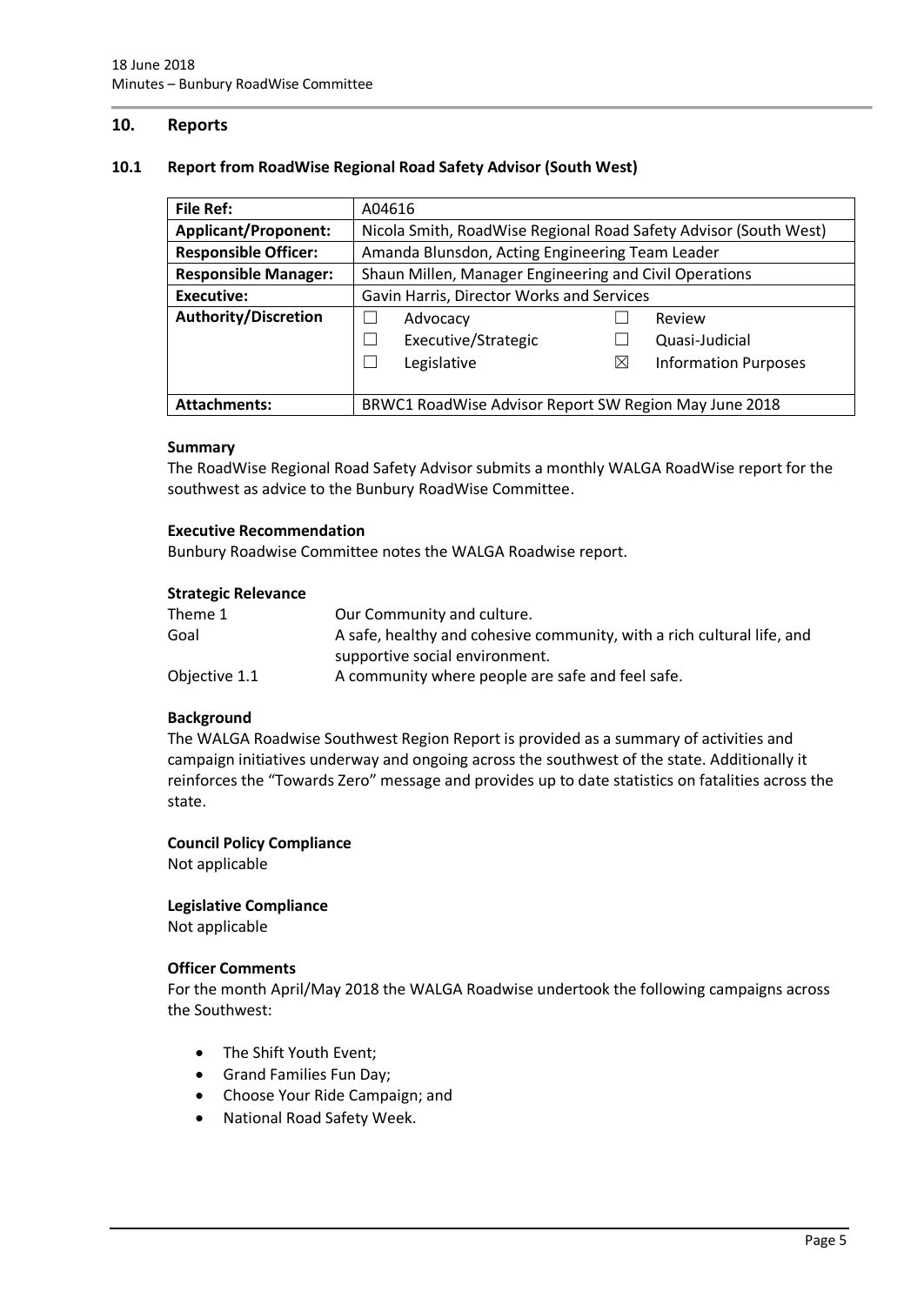At the Shift Youth Event The M8 the call can W8 "Take Your Selfie Here, Not on the Road" theme was promoted by the City of Bunbury RoadWise Committee and Youth Advisory Council at The Shift Youth Week event on Sunday, 15 April at the Koombana Foreshore.

People were invited to sign a pledge not to use their mobile phone while driving and take their photo with the M8 the call can W8 selfie frame. They then received a mobile phone pouch to encourage them to bag up their mobile phone before driving to avoid distractions or a bumper sticker for their car.

The stall also included the popular Perth Kombi Van Photo Booth which took over 100 photos of people dressed up and they each received a printed photo strip with the logos of the organisations involved that also included the Road Safety Commission and South West Youth Driver Development Program.

The City of Bunbury and the City of Busselton RoadWise Committees promoted the Choose Your Ride – Arrive Alive message in the lead up to the Easter holidays. The Easter road safety campaign was focused on the key areas involved in fatal and serious crashes in the South West for the fiveyear period from 2012-2016 which includes seatbelt use, speed, drink/drug driving and fatigue. The campaign involved emergency services as well as the local taxi and funeral directors.

The City of Mandurah and City of Bunbury RoadWise committees participated in the 2018 Shine a Light on Road Safety campaign during National Road Safety Week. The Shine a Light on Road Safety campaign aimed to raise awareness of the need to prevent deaths and injuries on our roads. The campaign ran from April 30 to May 6 and in support of the campaign both cities lit up their bridges in yellow. Drivers were asked to show their support for the Shine a Light on Road Safety campaign on Friday, 4 May by driving with their headlights turned on.

The City of Bunbury recently promoted child car restraints at the popular Grand Families Day at the Big Swamp Wildlife Park during the April school holidays.

## **Analysis of Financial and Budget Implications**

The monthly WALGA Roadwise report is externally funded at no cost to the City.

#### **Community Consultation**

The monthly WALGA Roadwise report is located on the WALGA website.

#### **Councillor/Officer Consultation**

Councillor/Officer Consultation not required.

#### **Outcome of Bunbury RoadWise Committee Meeting – 18 June 2018**

The Executive Recommendation (as printed) was moved by Cr Karen Steele and seconded by Brad Brooksby. Cr Karen Steele put the motion to the vote and was adopted to become the Committee's decision on the matter.

## **Committee Decision**

*Bunbury RoadWise Committee notes the WALGA RoadWise South West Region Report.* 

Carried

6 Votes 'for' / Nil votes 'against'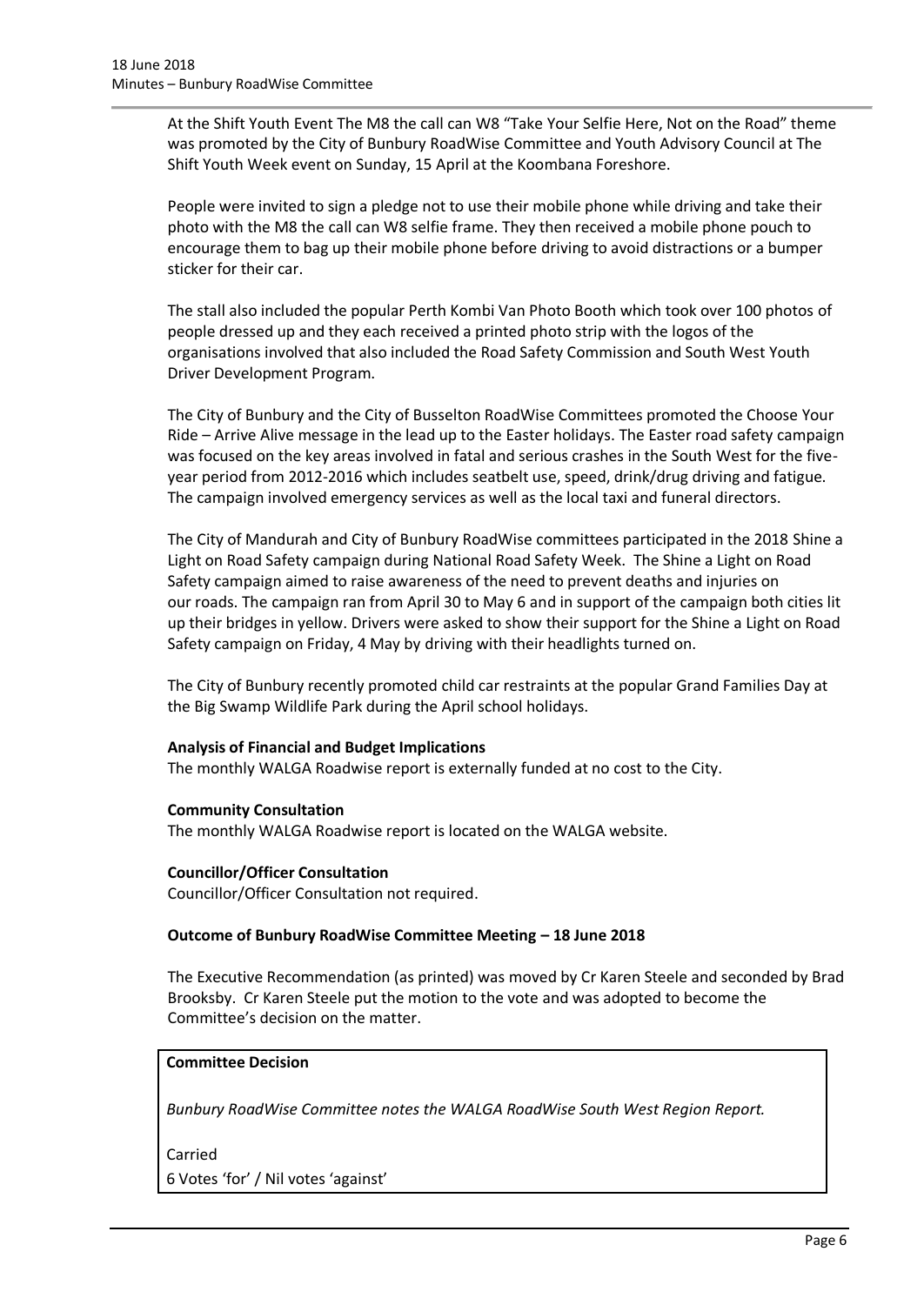#### <span id="page-6-0"></span>**10.2 Report of Local Traffic counts – City Of Bunbury**

| <b>File Ref:</b>                                                     | A04616                                          |  |  |
|----------------------------------------------------------------------|-------------------------------------------------|--|--|
| <b>Applicant/Proponent:</b>                                          | Internal Report                                 |  |  |
| <b>Responsible Officer:</b>                                          | Amanda Blunsdon, Acting Engineering Team Leader |  |  |
| <b>Responsible Manager:</b>                                          | Shaun Millen, Manager of Engineering            |  |  |
| <b>Executive:</b>                                                    | Gavin Harris, Director Works and Services       |  |  |
| <b>Authority/Discretion</b>                                          | Review<br>Advocacy                              |  |  |
|                                                                      | Executive/Strategic<br>Quasi-Judicial           |  |  |
|                                                                      | Legislative<br>⊠<br><b>Information Purposes</b> |  |  |
|                                                                      |                                                 |  |  |
| BRWC2 Traffic Counts - April 2018 - June 2018<br><b>Attachments:</b> |                                                 |  |  |

#### **Summary**

A summary of recent traffic counts are attached for the committee's information.

#### **Executive Recommendation**

That Bunbury RoadWise Committee notes the report.

#### **Strategic Relevance**

| Theme 1       | Our Community and culture.                                             |
|---------------|------------------------------------------------------------------------|
| Goal          | A safe, healthy and cohesive community, with a rich cultural life, and |
|               | supportive social environment.                                         |
| Objective 1.1 | A community where people are safe and feel safe.                       |

#### **Background**

The City of Bunbury positions traffic counters at strategic locations across the city to allow the ongoing analysis of speed and traffic across its local road network.

#### **Council Policy Compliance**

Nil

**Legislative Compliance** Nil

#### **Officer Comments**

The traffic count data indicates the  $85<sup>th</sup>$  percentile speed and traffic volumes for the road network. Where excessive speeds are identified and there is no engineering solution available to reduce speeds the resultant information is forwarded to Police for enforcement. Counts that have an 85% speed greater than 9km over the speed limit, and where more than 30% of the vehicles are exceeding the speed limit, shall meet the criteria to be forwarded to Police. Refer to attached BRWC2 Traffic Counts – April 2018 – June 2018.

#### **Analysis of Financial and Budget Implications**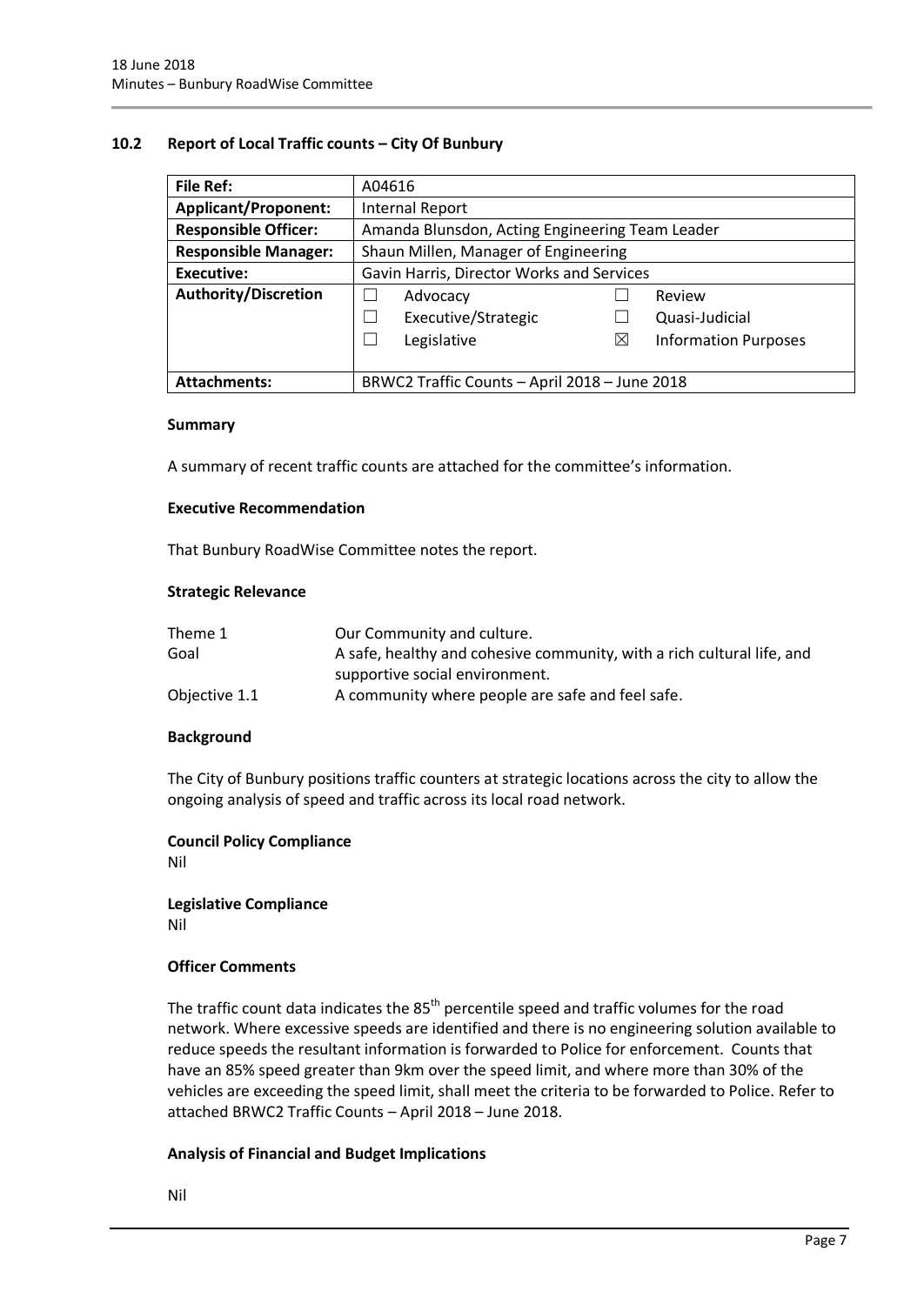#### **Community Consultation**

Nil

## **Councillor/Officer Consultation**

Nil

## **Outcome of Bunbury RoadWise Committee Meeting – 18 June 2018**

The Executive Recommendation (as printed) was moved by Brad Brooksby and seconded by Nathan Locke. Cr Karen Steele put the motion to the vote and was adopted to become the Committee's decision on the matter.

## **Committee Decision**

*That Bunbury RoadWise Committee notes the report.*

Carried 6 Votes 'for' / Nil votes 'against'